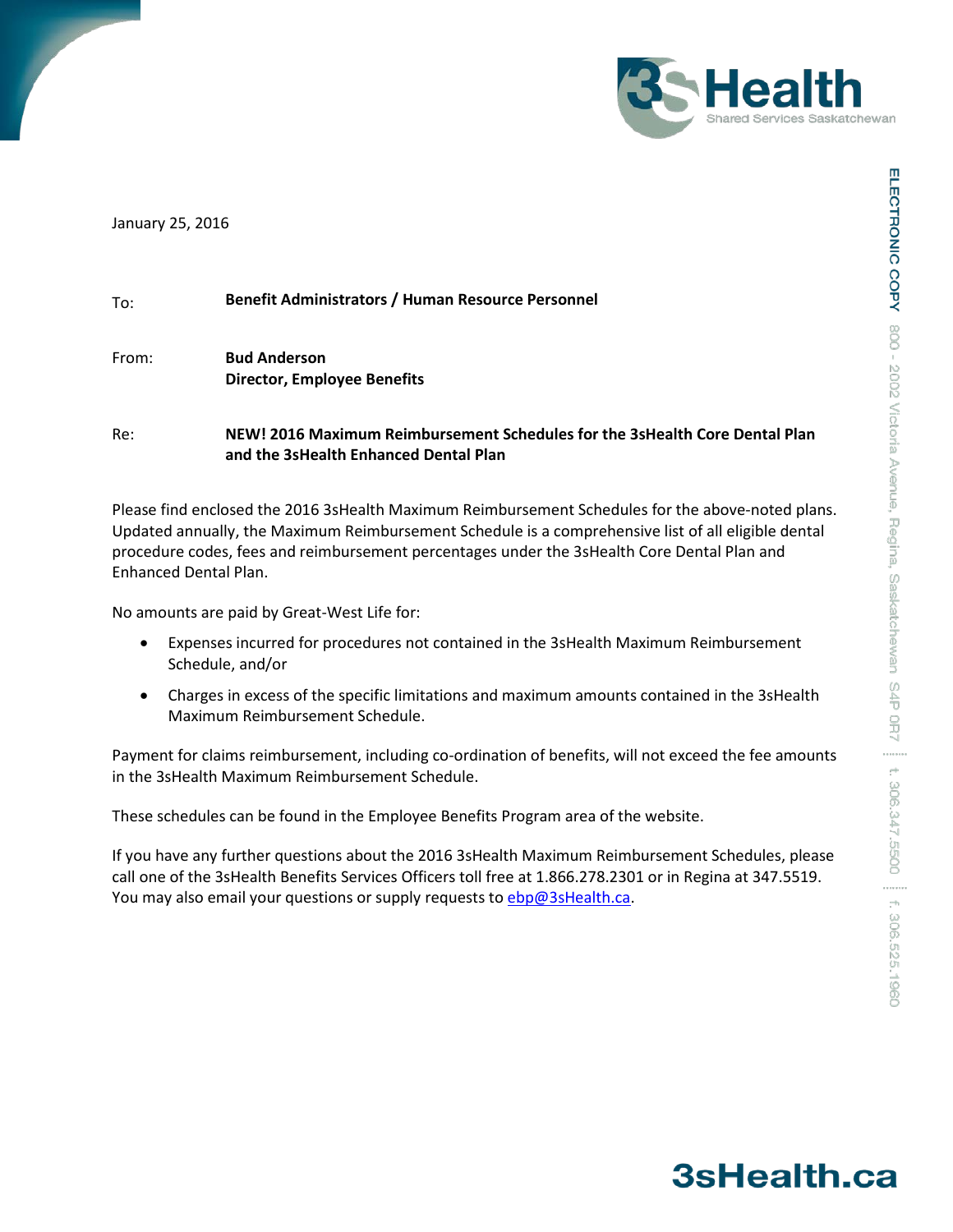## Core Dental Plan **Core Dental Plan**

Effective 01 January 201 6



**Maximum Reimbursement Maximum Reimbursement** Schedule **Schedule**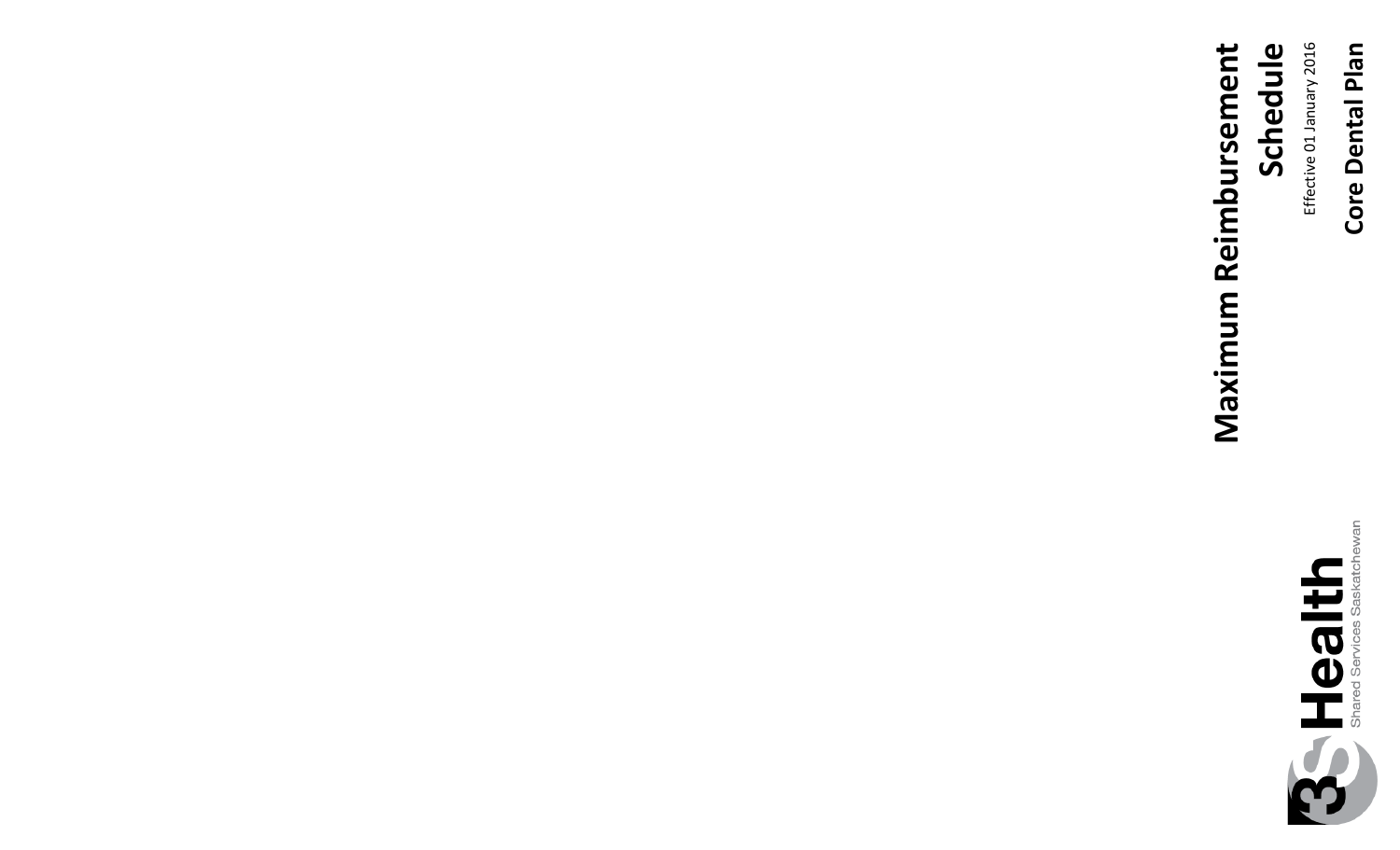|               | Level I and II Core Coverage |      | 21223 |
|---------------|------------------------------|------|-------|
| Diagnostic:   |                              |      | 21224 |
| Code          | Fee                          | Core | 21225 |
|               |                              |      | 21231 |
| 01101         | 54.00                        | 100% | 21232 |
| 01102         | 79.00                        | 100% | 21233 |
| 01103         | 109.00                       | 100% | 21234 |
| 01202         | 35.00                        | 100% | 21235 |
| 02102         | 146.00                       | 100% | 21241 |
| 02111         | 23.00                        | 100% | 21242 |
| 02112         | 31.00                        | 100% | 21243 |
| 02113         | 39.00                        | 100% | 21244 |
| 02114         | 47.00                        | 100% | 21245 |
| 02115         | 56.00                        | 100% | 21401 |
| 02116         | 64.00                        | 100% | 21402 |
| 02141         | 23.00                        | 100% | 21403 |
| 02142         | 31.00                        | 100% | 21404 |
| 02143         | 39.00                        | 100% | 21405 |
| 02144         | 47.00                        | 100% | 22201 |
| 02601         | 70.00                        | 100% | 22211 |
| 04911         | 29.00                        | 100% | 22311 |
| Preventative: |                              |      | 23111 |
| Code          | Fee                          | Core | 23112 |
| 11101         | 34.00                        | 100% | 23113 |
| 11111         | 37.00                        | 100% | 23114 |
| 11112         | 74.00                        | 75%  | 23115 |
| 11113         | 111.00                       | 75%  | 23311 |
| 11114         | 148.00                       | 75%  | 23312 |
| 11115         | 185.00                       | 75%  | 23313 |
| 11116         | 222.00                       | 75%  | 23314 |
| 11117         | 19.00                        | 75%  | 23321 |
| 12101         | 21.00                        | 100% | 23322 |
| 14611         | 254.00                       | 75%  | 23325 |
| 14612         | 254.00                       | 75%  | 23411 |
|               |                              |      | 23412 |
| Restorative:  |                              |      | 23413 |
| Code          | Fee                          | Core | 23414 |
| 20111         | 98.00                        | 75%  | 23415 |
| 20119         | 98.00                        | 75%  | 23511 |
| 20121         | 130.00                       | 75%  | 23512 |
| 20129         | 130.00                       | 75%  | 23513 |
| 20131         | 42.00                        | 75%  | 23514 |
| 20139         | 42.00                        | 75%  | 23515 |
| 21111         | 88.00                        | 75%  | 29101 |
| 21112         | 118.00                       | 75%  | 29102 |
| 21113         | 136.00                       | 75%  | 29103 |
| 21121         | 99.00                        | 75%  | 29109 |
| 21122         | 133.00                       | 75%  | Endod |
| 21123         | 152.00                       | 75%  | Code  |
| 21211         | 114.00                       | 75%  | 32221 |
| 21212         | 155.00                       | 75%  |       |
| 21213         | 177.00                       | 75%  | 32222 |
| 21214         | 200.00                       | 75%  | 32232 |
| 21215         | 223.00                       | 75%  | 33111 |
| 21221         | 129.00                       | 75%  | 33121 |
| 21222         | 174.00                       | 75%  | 33131 |

| 199.00 | 75%  |  |
|--------|------|--|
| 225.00 | 75%  |  |
| 251.00 | 75%  |  |
| 132.00 | 75%  |  |
| 178.00 | 75%  |  |
| 204.00 | 75%  |  |
| 230.00 | 75%  |  |
| 257.00 | 75%  |  |
| 148.00 | 75%  |  |
| 200.00 | 75%  |  |
| 229.00 | 75%  |  |
| 259.00 | 75%  |  |
| 289.00 | 75%  |  |
| 27.00  | 75%  |  |
| 41.00  | 75%  |  |
| 56.00  | 75%  |  |
| 71.00  | 75%  |  |
| 85.00  | 75%  |  |
| 179.00 | 75%  |  |
| 179.00 | 75%  |  |
| 179.00 | 75%  |  |
| 124.00 | 75%  |  |
| 169.00 | 75%  |  |
| 198.00 | 75%  |  |
| 226.00 | 75%  |  |
| 255.00 | 75%  |  |
| 143.00 | 75%  |  |
| 195.00 | 75%  |  |
| 227.00 | 75%  |  |
| 260.00 | 75%  |  |
| 156.00 | 75%  |  |
| 212.00 | 75%  |  |
| 320.00 | 75%  |  |
| 122.00 | 75%  |  |
| 165.00 | 75%  |  |
| 193.00 | 75%  |  |
| 221.00 | 75%  |  |
| 249.00 | 75%  |  |
| 143.00 | 75%  |  |
| 195.00 | 75%  |  |
| 227.00 | 75%  |  |
| 260.00 | 75%  |  |
| 293.00 | 75%  |  |
| 112.00 | 75%  |  |
| 224.00 | 75%  |  |
| 336.00 | 75%  |  |
| 112.00 | 75%  |  |
|        |      |  |
| Fee    | Core |  |
|        |      |  |
| 124.00 | 75%  |  |
| 163.00 | 75%  |  |
| 82.00  | 75%  |  |
| 502.00 | 75%  |  |
| 690.00 | 75%  |  |
| 868.00 | 75%  |  |

**Endodontics: Code Fee Core**

| 33141           | 1,008.00 | 75%  |
|-----------------|----------|------|
| 39211           | 91.00    | 75%  |
| 39212           | 122.00   | 75%  |
| Periodontics:   |          |      |
| Code            | Fee      | Core |
| 41211           | 140.00   | 75%  |
| 41212           | 280.00   | 75%  |
| 41221           | 140.00   | 75%  |
| 41222           | 280.00   | 75%  |
| 41301           | 61.00    | 75%  |
| 41302           | 122.00   | 75%  |
| 42111           | 220.00   | 75%  |
| 42201           | 258.00   | 75%  |
| 42311           | 319.00   | 75%  |
| 42321           | 347.00   | 75%  |
| 42411           | 919.00   | 75%  |
| 42421           | 603.00   | 75%  |
| 42431           | 698.00   | 75%  |
| 42511           | 580.00   | 75%  |
| 42521           | 611.00   | 75%  |
| 42821           | 112.00   | 75%  |
| 42831           | 112.00   | 75%  |
| 42832           | 224.00   | 75%  |
| 43421           | 37.00    | 75%  |
| 43422           | 74.00    | 75%  |
| 43423           | 111.00   | 75%  |
| 43424           | 148.00   | 75%  |
| 43425           | 185.00   | 75%  |
| 43426           | 222.00   | 75%  |
| 43427           | 19.00    | 75%  |
| Prosthodontics: |          |      |
| Code            | Fee      | Core |
| 55101           | 69.00    | 75%  |
| 55102           | 69.00    | 75%  |
| 55201           | 138.00   | 75%  |
| 55202           | 138.00   | 75%  |
| 55301           | 70.00    | 75%  |
| 55302           | 70.00    | 75%  |
| 55401           | 138.00   | 75%  |
| 55402           | 138.00   | 75%  |
| 56211           | 221.00   | 75%  |
| 56212           | 221.00   | 75%  |
|                 | 221.00   | 75%  |
| 56221           |          |      |
| 56222           | 221.00   | 75%  |
| 56231           | 271.00   | 75%  |
| 56232           | 271.00   | 75%  |
| 56241           | 226.00   | 75%  |
| 56242           | 226.00   | 75%  |
| 56311           | 226.00   | 75%  |
| 56312           | 226.00   | 75%  |
| 56321           | 226.00   | 75%  |
| 56322           | 226.00   | 75%  |

| Oral Surgery:                  |        |      |
|--------------------------------|--------|------|
| Code                           | Fee    | Core |
| 71101                          | 132.00 | 75%  |
| 71109                          | 99.00  | 75%  |
| 72111                          | 223.00 | 75%  |
| 72211                          | 306.00 | 75%  |
| 72221                          | 409.00 | 75%  |
| 72231                          | 449.00 | 75%  |
| 72321                          | 238.00 | 75%  |
| 72329                          | 179.00 | 75%  |
| 72331                          | 317.00 | 75%  |
| 72339                          | 238.00 | 75%  |
| 73121                          | 212.00 | 75%  |
| 73222                          | 212.00 | 75%  |
| 73411                          | 547.00 | 75%  |
| 75112                          | 160.00 | 75%  |
| 75121                          | 216.00 | 75%  |
| <b>Adjunctive Services:</b>    |        |      |
| Code                           | Fee    | Core |
| 91121                          | 112.00 | 75%  |
| 91122                          | 224.00 | 75%  |
| 91211                          | 112.00 | 75%  |
| 91212                          | 224.00 | 75%  |
| 91213                          | 336.00 | 75%  |
| 91219                          | 112.00 | 75%  |
| 92411                          | 48.00  | 75%  |
| 92412                          | 79.00  | 75%  |
| 92413                          | 110.00 | 75%  |
| 92414                          | 141.00 | 75%  |
| 92415                          | 172.00 | 75%  |
| <b>Level III Core Coverage</b> |        |      |
| Restorative:                   |        |      |
| Code                           | Fee    | Core |
| 23122                          | 252.00 | 50%  |
| 23601                          | 170.00 | 50%  |
| 23602                          | 170.00 | 50%  |
| 25731                          | 186.00 | 50%  |
| 25732                          | 223.00 | 50%  |
| 25733                          | 256.00 | 50%  |
| 27111                          | 603.00 | 50%  |
| 27121                          | 160.00 | 50%  |
| 27131                          | 637.00 | 50%  |
| 27201                          | 745.00 | 50%  |
| 27211                          | 745.00 | 50%  |
| 27212                          | 812.00 | 50%  |
| 27301                          | 745.00 | 50%  |
| 27311                          | 745.00 | 50%  |
| 27601                          | 586.00 | 50%  |
| 27602                          | 586.00 | 50%  |
| Prosthodontics - Removable:    |        |      |
| Code                           | Fee    | Core |
| 51101                          | 921.00 | 50%  |

| 51102          | 1,003.00                | 50%        |
|----------------|-------------------------|------------|
| 51201          | 1,161.00                | 50%        |
| 51202          | 1,266.00                | 50%        |
| 51301          | 921.00                  | 50%        |
| 51302          | 1,003.00                | 50%        |
| 51601          | 429.00                  | 50%        |
| 51602          | 467.00                  | 50%        |
| 52101          | 269.00                  | 50%        |
| 52102          | 269.00                  | 50%        |
| 52301          | 531.00                  | 50%        |
| 52302          | 531.00                  | 50%        |
| 52311          | 416.00                  | 50%        |
| 52312          | 416.00                  | 50%        |
| 53101          | 1.070.00                | 50%        |
| 53102          | 1,070.00                | 50%        |
| 53201          | 987.00                  | 50%        |
| 53202          | 987.00                  | 50%        |
| 53401          | 1,111.00                | 50%        |
| 53402          | 1,111.00                | 50%        |
| 54201          | 86.00                   | 50%        |
| 54202          | 172.00                  | 50%        |
| 54209          | 86.00                   | 50%        |
|                | Prosthodontics - Fixed: |            |
| Code           | Fee                     | Core       |
| 62101          | 337.00                  | 50%        |
| 62102          | 337.00                  | 50%        |
| 62501          | 337.00                  | 50%        |
| 62701          | 337.00                  | 50%        |
| 62702          | 337.00                  | 50%        |
| 66111          | 112.00                  | 50%        |
| 66112          | 224.00                  | 50%        |
| 66113          | 336.00                  | 50%        |
| 66211          | 112.00                  | 50%        |
| 66212          | 224.00                  | 50%        |
| 66213          | 336.00                  | 50%        |
| 66221          | 112.00                  | 50%        |
| 66222          | 224.00                  | 50%        |
| 66251          | 112.00                  | 50%        |
| 66252          | 224.00                  | 50%        |
| 66253          | 336.00                  | 50%        |
| 66301          | 112.00                  | 50%        |
| 66302          | 224.00                  | 50%        |
| 66303          |                         |            |
|                |                         |            |
|                | 336.00                  | 50%        |
| 67201          | 676.00                  | 50%        |
| 67211          | 676.00                  | 50%        |
| 67301          | 676.00                  | 50%        |
| 67302          | 737.00                  | 50%        |
| 67311          | 655.00                  | 50%        |
| Denturists:    |                         |            |
| Code           | Fee                     | Core       |
| 31310          | 1,340.00                | 50%        |
| 31320          | 1,340.00                | 50%        |
| 32110<br>32120 | 451.00<br>451.00        | 75%<br>75% |

| 32215 | 451.00   | 75% |
|-------|----------|-----|
| 32225 | 451.00   | 75% |
| 33117 | 855.00   | 75% |
| 33127 | 855.00   | 75% |
| 36110 | 100.00   | 75% |
| 36120 | 100.00   | 75% |
| 36210 | 136.00   | 75% |
| 36220 | 136.00   | 75% |
| 41110 | 2.578.00 | 50% |
| 41120 | 2,578.00 | 50% |
| 41114 | 1,609.00 | 50% |
| 41124 | 1,609.00 | 50% |
| 41216 | 2,578.00 | 50% |
| 41226 | 2.578.00 | 50% |
| 41254 | 1.609.00 | 50% |
| 41264 | 1.609.00 | 50% |
| 41612 | 1,186.00 | 50% |
| 41622 | 1,243.00 | 50% |
| 42116 | 451.00   | 75% |
| 42126 | 451.00   | 75% |
| 42210 | 451.00   | 75% |
| 42220 | 451.00   | 75% |
| 43116 | 855.00   | 75% |
| 43126 | 855.00   | 75% |
| 46110 | 100.00   | 75% |
| 46120 | 100.00   | 75% |
| 46210 | 136.00   | 75% |
| 46220 | 136.00   | 75% |
| 46310 | 155.00   | 50% |
| 46320 | 155.00   | 50% |
| 71010 | 129.00   | 50% |

**Note:** Laboratory charges associated with certain dental codes are eligible expenses where applicable and will be reimbursed as a percentage of the associated code cost. Laboratory charges for denturist codes are included in the code fee. **I.C.**  – Independent Consideration

\* Core means the 3sHealth Core Dental Plan For further details on plan provisions, consult the core and enhanced plan commentaries available from your employer.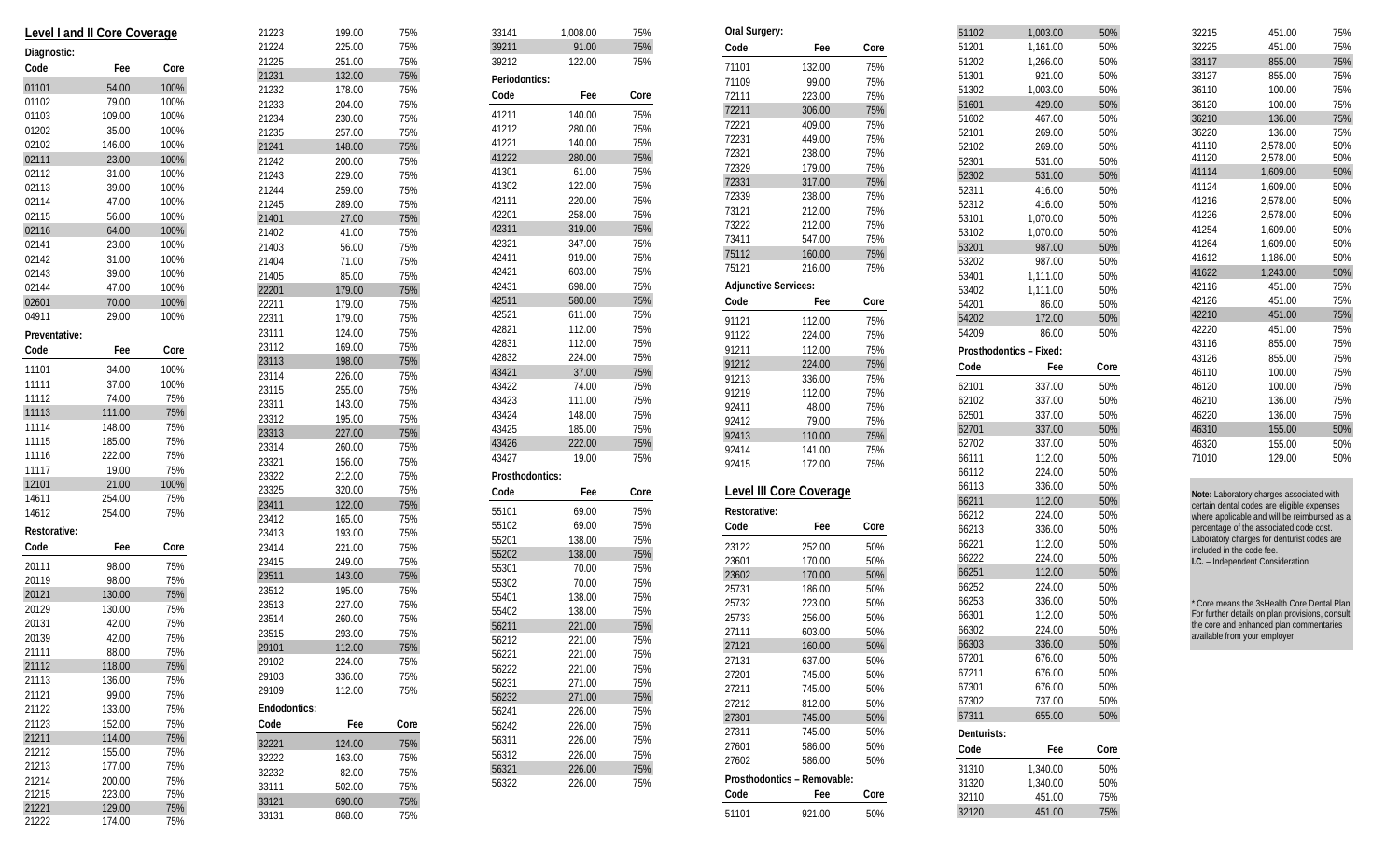|                | Level I and II Enhanced Coverage |              |              | Preventative:  |                  |              |               | 21123          | 152.00           | 75%        | 100%         | 29109          | 112.00             | 75%        | 100%         | Periodontics:   |                  |                |              | 56512          | 135.00           | 0%             | 100%         |
|----------------|----------------------------------|--------------|--------------|----------------|------------------|--------------|---------------|----------------|------------------|------------|--------------|----------------|--------------------|------------|--------------|-----------------|------------------|----------------|--------------|----------------|------------------|----------------|--------------|
| Diagnostic:    |                                  |              |              | Code           | Fee              |              | Core Enhanced | 21124          | 172.00           | 0%         | 100%         | Endodontics:   |                    |            |              | Code            | Fee              | Core           | Enhanced     | 56521          | 135.00<br>135.00 | 0%             | 100%         |
| Code           | Fee                              | Core         | Enhanced     | 11101<br>11111 | 34.00<br>37.00   | 100%<br>100% | 100%<br>100%  | 21125<br>21211 | 192.00<br>114.00 | 0%<br>75%  | 100%<br>100% | Code           | Fee                | Core       | Enhanced     | 41211           | 140.00 75%       |                | 100%         | 56522<br>56602 | 293.00           | 0%<br>0%       | 100%<br>100% |
| 01101          | 54.00                            | 100%         | 100%         | 11112          | 74.00            | 75%          | 100%          | 21212          | 155.00           | 75%        | 100%         | 32221          | 124.00             | 75%        | 100%         | 41212<br>41221  | 280.00<br>140.00 | 75%<br>75%     | 100%<br>100% |                |                  |                |              |
| 01102          | 79.00                            | 100%         | 100%         | 11113          | 111.00           | 75%          | 100%          | 21213          | 177.00           | 75%        | 100%         | 32222<br>32232 | 163.00<br>82.00    | 75%<br>75% | 100%<br>100% | 41222           | 280.00           | 75%            | 100%         | Oral Surgery:  |                  |                |              |
| 01103          | 109.00                           | 100%         | 100%         | 11114          | 148.00           | 75%          | 100%          | 21214          | 200.00           | 75%        | 100%         | 32311          | 142.00             | 0%         | 100%         | 41301           | 61.00            | 75%            | 100%         | Code<br>71101  | Fee              | Core<br>75%    | Enhanced     |
| 01201<br>01202 | 45.00<br>35.00                   | 100%<br>100% | 100%<br>100% | 11115          | 185.00           | 75%          | 100%          | 21215          | 223.00           | 75%        | 100%         | 32312          | 163.00             | 0%         | 100%         | 41302           | 122.00           | 75%            | 100%         | 71109          | 132.00<br>99.00  | 75%            | 100%<br>100% |
| 01204          | 43.00                            | 0%           | 100%         | 11116          | 222.00           | 75%          | 100%          | 21221<br>21222 | 129.00<br>174.00 | 75%<br>75% | 100%<br>100% | 32313          | 206.00             | $0\%$      | 100%         | 42111           | 220.00           | 75%            | 100%         | 71201          | 226.00           | 0%             | 100%         |
| 01205          | 53.00                            | 0%           | 100%         | 11117<br>12101 | 19.00<br>21.00   | 75%<br>100%  | 100%<br>100%  | 21223          | 199.00           | 75%        | 100%         | 32314          | 241.00             | 0%         | 100%         | 42201           | 258.00           | 75%            | 100%         | 71209          | 169.00           | 0%             | 100%         |
| 01301          | 92.00                            | 0%           | 100%         | 13211          | 31.00            | 0%           | 100%          | 21224          | 225.00           | 75%        | 100%         | 32321          | 156.00             | 0%         | 100%         | 42311<br>42321  | 319.00<br>347.00 | 75%<br>75%     | 100%<br>100% | 72111          | 223.00           | 75%            | 100%         |
| 01701          | 63.00                            | 0%           | 100%         | 13217          | 15.00            | 0%           | 100%          | 21225          | 251.00           | 75%        | 100%         | 33111          | 502.00             | 75%        | 100%         | 42331           | 71.00            | $0\%$          | 100%         | 72211          | 306.00           | 75%            | 100%         |
| 02102          | 146.00                           | 100%         | 100%         | 13401          | 27.00            | 0%           | 100%          | 21231          | 132.00           | 75%        | 100%         | 33115<br>33121 | 620.00<br>690.00   | 0%<br>75%  | 100%<br>100% | 42339           | 71.00            | $0\%$          | 100%         | 72221          | 409.00           | 75%            | 100%         |
| 02111<br>02112 | 23.00<br>31.00                   | 100%<br>100% | 100%<br>100% | 13409          | 18.00            | 0%           | 100%          | 21232          | 178.00           | 75%        | 100%         | 33125          | 872.00             | $0\%$      | 100%         | 42411           | 919.00           | 75%            | 100%         | 72231<br>72311 | 449.00<br>114.00 | 75%<br>0%      | 100%<br>100% |
| 02113          | 39.00                            | 100%         | 100%         | 13411          | 50.00            | 0%           | 100%          | 21233<br>21234 | 204.00<br>230.00 | 75%<br>75% | 100%<br>100% | 33131          | 868.00             | 75%        | 100%         | 42421           | 603.00           | 75%            | 100%         | 72319          | 86.00            | 0%             | 100%         |
| 02114          | 47.00                            | 100%         | 100%         | 13419<br>14101 | 38.00<br>204.00  | 0%<br>0%     | 100%<br>100%  | 21235          | 257.00           | 75%        | 100%         | 33134          | 1065.00            | 0%         | 100%         | 42431           | 698.00           | 75%            | 100%         | 72321          | 238.00           | 75%            | 100%         |
| 02115          | 56.00                            | 100%         | 100%         | 14102          | 204.00           | 0%           | 100%          | 21241          | 148.00           | 75%        | 100%         | 33135          | 1065.00            | 0%         | 100%         | 42441<br>42511  | 559.00<br>580.00 | 0%<br>75%      | 100%<br>100% | 72329          | 179.00           | 75%            | 100%         |
| 02116          | 64.00                            | 100%         | 100%         | 14103          | 409.00           | 0%           | 100%          | 21242          | 200.00           | 75%        | 100%         | 33141<br>33143 | 1008.00<br>1211.00 | 75%        | 100%<br>100% | 42521           | 611.00           | 75%            | 100%         | 72331          | 317.00           | 75%            | 100%         |
| 02117          | 72.00                            | 0%           | 100%         | 14201          | 231.00           | 0%           | 100%          | 21243          | 229.00           | 75%        | 100%         | 33144          | 1211.00            | 0%<br>0%   | 100%         | 42611           | 655.00           | $0\%$          | 100%         | 72339<br>72511 | 238.00           | 75%            | 100%         |
| 02118<br>02119 | 80.00<br>89.00                   | 0%<br>0%     | 100%<br>100% | 14202          | 231.00           | 0%           | 100%          | 21244          | 259.00           | 75%        | 100%         | 33145          | 1211.00            | 0%         | 100%         | 42811           | 258.00           | $0\%$          | 100%         | 72521          | 239.00<br>307.00 | 0%<br>$0\%$    | 100%<br>100% |
| 02120          | 97.00                            | 0%           | 100%         | 14611          | 254.00           | 75%          | 100%          | 21245<br>21401 | 289.00<br>27.00  | 75%<br>75% | 100%<br>100% | 33601          | 149.00             | 0%         | 100%         | 42819           | 369.00           | $0\%$          | 100%         | 72531          | 387.00           | 0%             | 50%          |
| 02121          | 105.00                           | 0%           | 100%         | 14612<br>14621 | 254.00<br>112.00 | 75%<br>0%    | 100%<br>100%  | 21402          | 41.00            | 75%        | 100%         | 33602          | 186.00             | 0%         | 100%         | 42821           | 112.00           | 75%            | 100%         | 72711          | 350.00           | 0%             | 100%         |
| 02122          | 113.00                           | 0%           | 100%         | 14622          | 224.00           | 0%           | 100%          | 21403          | 56.00            | 75%        | 100%         | 33611          | 88.00              | 0%         | 100%         | 42831<br>42832  | 112.00<br>224.00 | 75%<br>75%     | 100%<br>100% | 73121          | 212.00           | 75%            | 100%         |
| 02123          | 122.00                           | 0%           | 100%         | 14631          | 57.00            | 0%           | 100%          | 21404          | 71.00            | 75%        | 100%         | 33612          | 99.00              | 0%         | 100%         | 43111           | 73.00            | 0%             | 100%         | 73152          | 454.00           | 0%             | 100%         |
| 02124          | 130.00                           | 0%           | 100%         | 14632          | 115.00           | 0%           | 100%          | 21405          | 85.00            | 75%        | 100%         | 34111<br>34112 | 294.00<br>391.00   | 0%<br>0%   | 100%<br>100% | 43211           | 76.00            | $0\%$          | 100%         | 73153          | 339.00           | 0%             | 100%         |
| 02125<br>02131 | 138.00<br>23.00                  | 0%<br>0%     | 100%<br>100% | 15101          | 116.00           | 0%           | 100%          | 21501          | 33.00            | 0%         | 100%         | 34121          | 384.00             | $0\%$      | 100%         | 43221           | 82.00            | 0%             | 100%         | 73154<br>73182 | 567.00<br>569.00 | $0\%$<br>0%    | 100%<br>100% |
| 02132          | 31.00                            | 0%           | 100%         | 15103          | 203.00           | 0%           | 100%          | 22201          | 179.00           | 75%        | 100%         | 34122          | 483.00             | 0%         | 100%         | 43231           | 44.00            | 0%             | 100%         | 73183          | 342.00           | 0%             | 100%         |
| 02141          | 23.00                            | 100%         | 100%         | 15105<br>15201 | 203.00<br>149.00 | 0%<br>0%     | 100%<br>100%  | 22211<br>22311 | 179.00<br>179.00 | 75%<br>75% | 100%<br>100% | 34131          | 465.00             | 0%         | 100%         | 43241           | 76.00            | 0%             | 100%         | 73184          | 569.00           | 0%             | 100%         |
| 02142          | 31.00                            | 100%         | 100%         | 15202          | 158.00           | 0%           | 100%          | 22401          | 179.00           | 0%         | 100%         | 34132          | 643.00             | 0%         | 100%         | 43281<br>43289  | 76.00            | $0\%$<br>$0\%$ | 100%<br>100% | 73222          | 212.00           | 75%            | 100%         |
| 02143          | 39.00                            | 100%         | 100%         | 15301          | 149.00           | 0%           | 100%          | 22411          | 179.00           | 0%         | 100%         | 34141          | 380.00             | 0%         | 100%         | 43421           | 76.00<br>37.00   | 75%            | 100%         | 73223          | 467.00           | 0%             | 100%         |
| 02144          | 47.00                            | 100%         | 100%         | 15302          | 199.00           | 0%           | 100%          | 22501          | 179.00           | 0%         | 100%         | 34142<br>34151 | 457.00<br>480.00   | 0%<br>0%   | 100%<br>100% | 43422           | 74.00            | 75%            | 100%         | 73224          | 79.00            | 0%             | 100%         |
| 02501<br>02502 | 50.00<br>73.00                   | 0%<br>0%     | 100%<br>100% | 15401          | 174.00           | 0%           | 100%          | 22511          | 179.00           | 0%         | 100%         | 34152          | 635.00             | 0%         | 100%         | 43423           | 111.00           | 75%            | 100%         | 73411<br>74611 | 547.00<br>405.00 | 75%<br>0%      | 100%<br>100% |
| 02503          | 96.00                            | 0%           | 100%         | 15402          | 175.00           | 0%           | 100%          | 23111          | 124.00           | 75%        | 100%         | 34161          | 579.00             | 0%         | 100%         | 43424           | 148.00           | 75%            | 100%         | 74612          | 485.00           | 0%             | 100%         |
| 02504          | 119.00                           | 0%           | 100%         | 15403<br>15501 | 150.00<br>150.00 | 0%<br>0%     | 100%<br>100%  | 23112<br>23113 | 169.00<br>198.00 | 75%<br>75% | 100%<br>100% | 34162          | 705.00             | 0%         | 100%         | 43425           | 185.00           | 75%            | 100%         | 74613          | 569.00           | 0%             | 100%         |
| 02601          | 70.00                            | 100%         | 100%         | 15601          | 46.00            | 0%           | 100%          | 23114          | 226.00           | 75%        | 100%         | 34163          | 843.00             | $0\%$      | 100%         | 43426<br>43427  | 222.00<br>19.00  | 75%<br>75%     | 100%<br>100% | 74621          | 454.00           | 0%             | 100%         |
| 02801          | 61.00                            | 0%           | 100%         | 15603          | 46.00            | 0%           | 100%          | 23115          | 255.00           | 75%        | 100%         | 34211          | 78.00              | 0%         | 100%         |                 |                  |                |              | 75112          | 160.00           | 75%            | 100%         |
| 04311          | 91.00                            | 0%           | 100%         | 15604          | 46.00            | 0%           | 100%          | 23311          | 143.00           | 75%        | 100%         | 34212<br>34221 | 129.00<br>78.00    | 0%<br>0%   | 100%<br>100% | Prosthodontics: |                  |                |              | 75121          | 216.00           | 75%            | 100%         |
| 04312<br>04313 | 94.00<br>91.00                   | 0%<br>0%     | 100%<br>100% | 16201          | 86.00            | 0%           | 100%          | 23312          | 195.00           | 75%        | 100%         | 34222          | 129.00             | 0%         | 100%         | Code            | Fee              | Core           | Enhanced     | 76941<br>76949 | 415.00<br>148.00 | $0\%$<br>0%    | 100%<br>100% |
| 04321          | 157.00                           | 0%           | 100%         | 16202          | 172.00           | 0%           | 100%          | 23313          | 227.00           | 75%        | 100%         | 34231          | 78.00              | 0%         | 100%         | 55101<br>55102  | 69.00<br>69.00   | 75%<br>75%     | 100%<br>100% | 76951          | 140.00           | 0%             | 100%         |
| 04322          | 166.00                           | 0%           | 100%         | 16511<br>16512 | 112.00<br>224.00 | 0%<br>0%     | 100%<br>100%  | 23314<br>23315 | 260.00<br>293.00 | 75%<br>75% | 100%<br>100% | 34232          | 129.00             | 0%         | 100%         | 55201           | 138.00           | 75%            | 100%         | 76952          | 280.00           | $0\%$          | 100%         |
| 04323          | 147.00                           | 0%           | 100%         | 16513          | 336.00           | 0%           | 100%          | 23321          | 156.00           | 75%        | 100%         | 34241          | 78.00              | 0%         | 100%         | 55202           | 138.00           | 75%            | 100%         | 76959          | 140.00           | 0%             | 100%         |
| 04401          | I.C.                             | 0%           | 100%         | 16514          | 448.00           | 0%           | 100%          | 23322          | 212.00           | 75%        | 100%         | 34242<br>34251 | 129.00<br>78.00    | 0%<br>0%   | 100%<br>100% | 55301           | 70.00            | 75%            | 100%         | 76961          | 203.00           | 0%             | 100%         |
| 04402          | 48.00                            | 0%           | 100%         | 16519          | 112.00           | 0%           | 100%          | 23323          | 248.00           | 75%        | 100%         | 34252          | 129.00             | 0%         | 100%         | 55302           | 70.00            | 75%            | 100%         | 76962<br>77801 | 254.00<br>316.00 | $0\%$<br>$0\%$ | 100%<br>100% |
| 04501<br>04509 | 86.00<br>86.00                   | 0%<br>0%     | 100%<br>100% | Restorative:   |                  |              |               | 23324          | 284.00           | 75%        | 100%         | 34261          | 78.00              | 0%         | 100%         | 55401           | 138.00           | 75%            | 100%         | 77802          | 316.00           | 0%             | 100%         |
| 04911          | 29.00                            | 100%         | 100%         | Code           | Fee              | Core         | Enhanced      | 23325          | 320.00           | 75%        | 100%         | 34262          | 129.00             | 0%         | 100%         | 55402<br>56211  | 138.00           | 75%            | 100%<br>100% | 77803          | 316.00           | 0%             | 100%         |
| 04921          | 89.00                            | 0%           | 100%         | 20111          | 98.00            | 75%          | 100%          | 23411<br>23412 | 122.00<br>165.00 | 75%<br>75% | 100%<br>100% | 34263          | 168.00             | $0\%$      | 100%         | 56212           | 221.00<br>221.00 | 75%<br>75%     | 100%         | 79311          | 632.00           | $0\%$          | 100%         |
| 04922          | 165.00                           | 0%           | 100%         | 20119          | 98.00            | 75%          | 100%<br>100%  | 23413          | 193.00           | 75%        | 100%         | 34411          | 354.00             | 0%         | 100%         | 56221           | 221.00           | 75%            | 100%         | 79312          | 812.00           | 0%             | 100%         |
| 04923          | 226.00                           | 0%           | 100%         | 20121<br>20129 | 130.00<br>130.00 | 75%<br>75%   | 100%          | 23414          | 221.00           | 75%        | 100%         | 34412<br>34421 | 426.00<br>271.00   | $0\%$      | 100%         | 56222           | 221.00           | 75%            | 100%         | 79403          | 113.00           | 0%             | 100%         |
| 05101          | 86.00                            | 0%           | 100%         | 20131          | 42.00            | 75%          | 100%          | 23415          | 249.00           | 75%        | 100%         | 34422          | 271.00             | 0%<br>0%   | 100%<br>100% | 56231           | 271.00           | 75%            | 100%         | 79404          | 176.00           | 0%             | 100%         |
| 05102<br>05201 | 172.00<br>86.00                  | 0%<br>0%     | 100%<br>100% | 20139          | 42.00            | 75%          | 100%          | 23511          | 143.00           | 75%        | 100%         | 34423          | 271.00             | $0\%$      | 100%         | 56232           | 271.00           | 75%            | 100%         | 79602          | 96.00            | 0%             | 100%         |
| 05202          | 172.00                           | 0%           | 100%         | 21111          | 88.00            | 75%          | 100%          | 23512          | 195.00           | 75%        | 100%         | 34451          | 298.00             | $0\%$      | 100%         | 56241           | 226.00           | 75%            | 100%         |                |                  |                |              |
| 05209          | 86.00                            | 0%           | 100%         | 21112          | 118.00           | 75%          | 100%          | 23513          | 227.00           | 75%        | 100%         | 34452          | 436.00             | $0\%$      | 100%         | 56242<br>56311  | 226.00<br>226.00 | 75%<br>75%     | 100%<br>100% |                |                  |                |              |
|                |                                  |              |              | 21113          | 136.00           | 75%          | 100%          | 23514<br>23515 | 260.00<br>293.00 | 75%<br>75% | 100%<br>100% | 34453          | 497.00             | 0%         | 100%         | 56312           | 226.00           | 75%            | 100%         |                |                  |                |              |
|                |                                  |              |              | 21114<br>21115 | 154.00<br>171.00 | 0%<br>0%     | 100%<br>100%  | 29101          | 112.00           | 75%        | 100%         | 39201          | 74.00              | 0%         | 100%         | 56321           | 226.00           | 75%            | 100%         |                |                  |                |              |
|                |                                  |              |              | 21121          | 99.00            | 75%          | 100%          | 29102<br>29103 | 244.00           | 75%        | 100%         | 39202<br>39211 | 74.00<br>91.00     | 0%<br>75%  | 100%<br>100% | 56322           | 226.00           | 75%            | 100%         |                |                  |                |              |
|                |                                  |              |              | 21122          | 133.00           | 75%          | 100%          |                | 336.00           | 75%        | 100%         | 39212          | 122.00             | 75%        | 100%         | 56511           | 135.00           | 0%             | 100%         |                |                  |                |              |